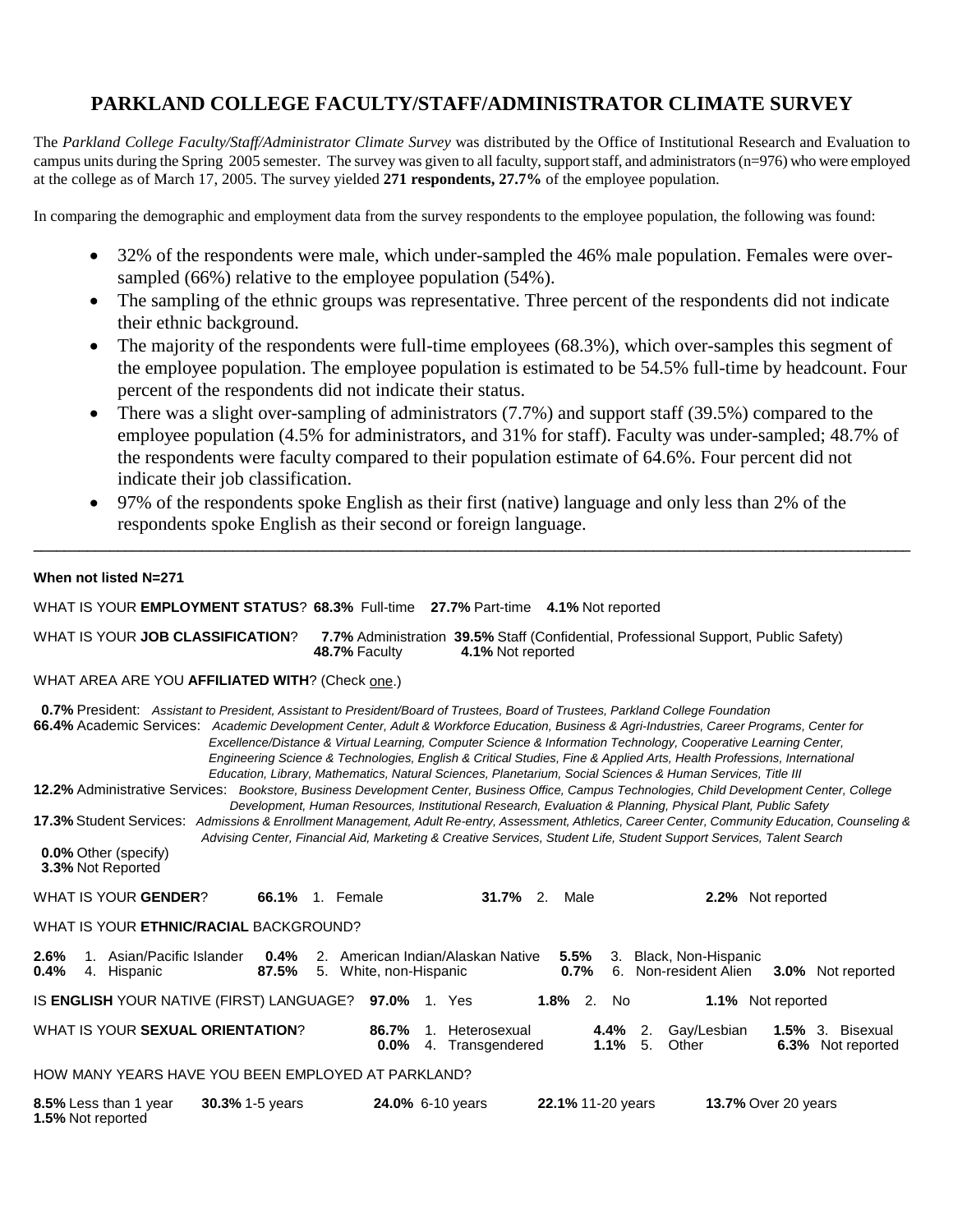## **PLEASE RATE BOTH YOUR LEVEL OF IMPORTANCE AND SATISFACTION WITH EACH OF THE FOLLOWING:**

|                                                            | <b>IMPORTANCE</b>                 |                  |     |     |                 |               |             | <b>SATISFACTION</b> |                     |  |  |  |  |  |  |
|------------------------------------------------------------|-----------------------------------|------------------|-----|-----|-----------------|---------------|-------------|---------------------|---------------------|--|--|--|--|--|--|
| Presence of other faculty, staff and administrators<br>who | Very<br>Important<br>Or Important | Not<br>Important | N   | N   | Too<br>Few      | Just<br>Right | Too<br>Many | Don't<br>Know       | Not<br>Applicable   |  |  |  |  |  |  |
|                                                            | 75.7%                             | 24.3%            | 263 |     | 252 27.4% 40.9% |               |             | 2.0% 21.8%          | 7.9%                |  |  |  |  |  |  |
|                                                            | 77.8%                             | 22.2%            | 261 | 252 |                 | 5.2% 64.7%    |             |                     | 4.8% 18.7% 6.7%     |  |  |  |  |  |  |
|                                                            | 74.9%                             | 25.1%            | 259 | 253 |                 | $5.9\%$ 63.2% |             | 4.3% 19.4%          | 7.1%                |  |  |  |  |  |  |
| are physically different or have disabilities              | 65.8%                             | 34.2%            | 260 |     | 252 29.0% 28.6% |               |             | $0.0\%$ 32.9%       | $9.5\%$             |  |  |  |  |  |  |
|                                                            | 53.1%                             | 46.9%            | 260 | 251 |                 | $6.4\%$ 29.5% |             |                     | $0.4\%$ 48.2% 15.5% |  |  |  |  |  |  |
|                                                            | 49.0%                             | 51.0%            | 259 | 251 |                 | 2.8% 30.3%    |             |                     | 9.2% 43.4% 14.3%    |  |  |  |  |  |  |

HAVE YOU BEEN **TREATED UNFAIRLY OR HARASSED** AT PARKLAND COLLEGE IN THE PAST FIVE YEARS BECAUSE OF RACE, GENDER, SEXUAL ORIENTATION, RELIGION, AGE, ACCENT, OR DISABILITY? **10.0%** 1 Yes **85.6%** 2 No **4.4%** Not reported

IF YOU ANSWERED YES, **HOW OFTEN** HAS THIS OCCURRED? **N=27 14.8%** 1 Very often **11.1%** 2 Often

**40.7%** 3 Sometimes **33.3%** 4 Rarely/Seldom

### **PLEASE ELABORATE**. REMEMBER, YOUR RESULTS ARE ANONYMOUS.

**Twenty-four** respondents provided comments in **fourteen** categories:

 **4** cited age

 **3** each cited religion and reverse discrimination

 **2** each cited ethnicity, gender, sexual harassment and sexual orientation

 **2** said they did not want to comment further, one stating it was too risky

 **2** said qualifications were most important

 **1** each cited education level, language, political views and weight

 $\mathbf{r}$ 

 **1** said they weren't easily harassed.

| <b>RATE YOUR PERCEPTIONS OF HOW</b>               |               |                   | <b>COMPARED TO</b><br><b>THREE YEARS AGO</b> |                            | LIKELIHOOD OF CHANGE IN THE NEXT<br>THREE TO FIVE YEARS |             |               |                            |       |               |
|---------------------------------------------------|---------------|-------------------|----------------------------------------------|----------------------------|---------------------------------------------------------|-------------|---------------|----------------------------|-------|---------------|
| THE CAMPUS HAS CHANGED ON<br>THE FOLLOWING ITEMS. | <b>Better</b> | About<br>The same | Worse                                        | Don=t<br>Know              | $\mathsf{N}$                                            | $\mathbf N$ | <b>Better</b> | About<br>The same          | Worse | Don=t<br>Know |
|                                                   |               |                   |                                              |                            |                                                         |             |               | 241 34.9% 39.8% 8.7% 16.6% |       |               |
|                                                   |               |                   |                                              | 3.9% 52.5% 28.6% 14.9% 255 |                                                         | 241         |               | 5.4% 49.8% 25.7% 19.1%     |       |               |
|                                                   |               |                   |                                              |                            |                                                         |             |               | 242 19.8% 56.6% 5.4% 18.2% |       |               |
|                                                   |               |                   |                                              |                            |                                                         |             |               | 242 10.3% 58.7% 9.5% 21.5% |       |               |
|                                                   |               |                   |                                              |                            |                                                         |             |               | 240 12.5% 55.4% 8.3% 23.8% |       |               |
|                                                   |               |                   |                                              |                            |                                                         |             |               | 241 14.5% 51.9% 2.9% 30.7% |       |               |
|                                                   |               |                   |                                              |                            |                                                         | 240         |               | 10.8% 51.3% 13.8% 24.2%    |       |               |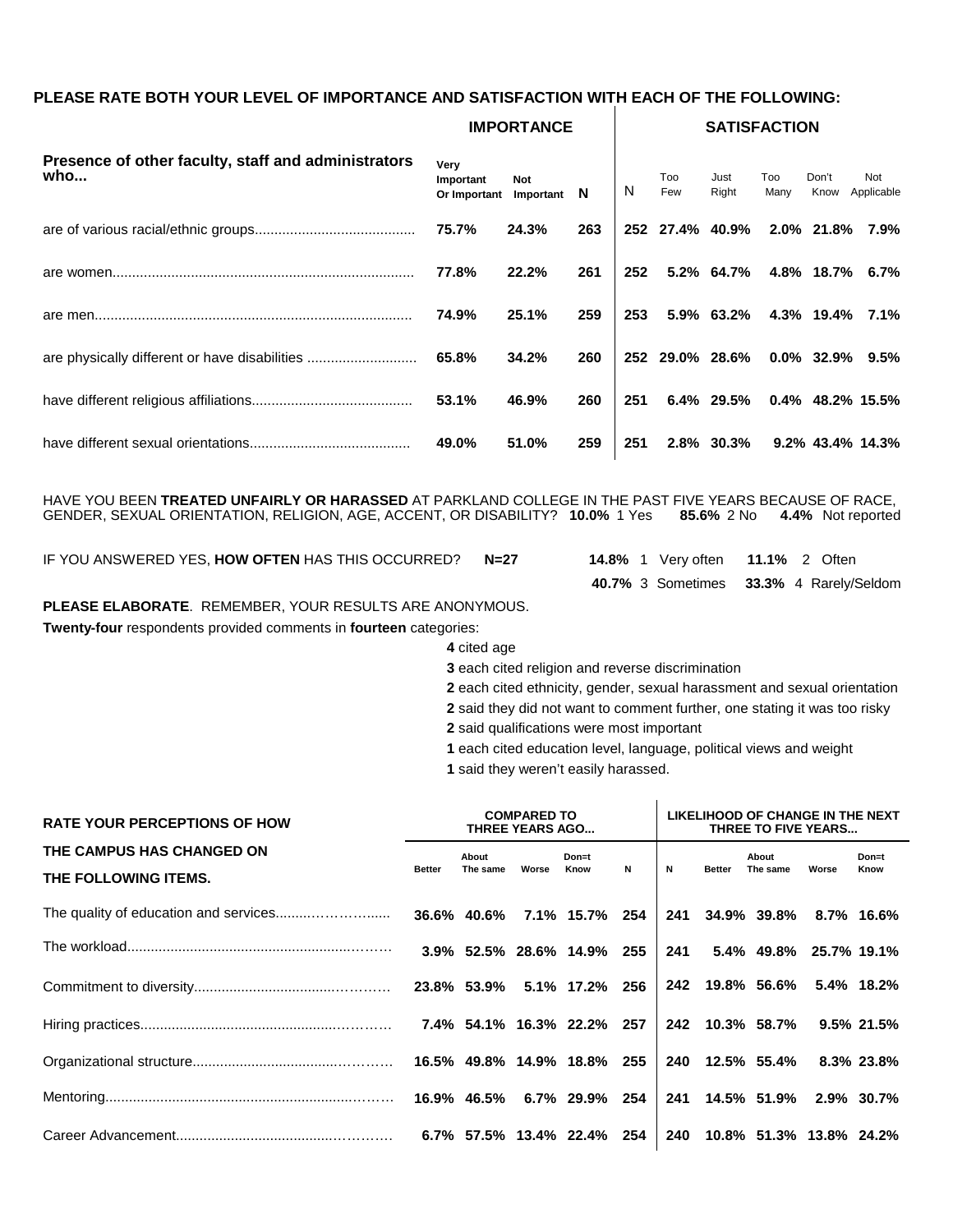| CIRCLE THE NUMBER CLOSEST TO THE ADJECTIVE THAT YOU FEEL |  |
|----------------------------------------------------------|--|
| <b>BEST CHARACTERIZES THE ATMOSPHERE AT PARKLAND:</b>    |  |

|                     | N   | *     | $\star$ | $\star$ | *     | *     |                          |
|---------------------|-----|-------|---------|---------|-------|-------|--------------------------|
| Tense               | 262 | 2.3%  | 13.0%   | 19.1%   | 45.0% | 20.6% | Relaxed                  |
| Hostile             | 261 | 2.3%  | 6.1%    | 13.0%   | 43.7% | 34.9% | Friendly                 |
| Socially Separated  | 263 | 4.2%  | 17.5%   | 39.5%   | 25.1% | 13.7% | Socially Integrated      |
| Indifferent         | 259 | 1.9%  | 9.3%    | 25.1%   | 43.6% | 20.1% | Concerned                |
| Exclusive           | 263 | 4.6%  | 10.6%   | 24.7%   | 43.3% | 16.7% | Inclusive                |
| Insensitive         | 263 | 3.4%  | 6.1%    | 27.8%   | 44.1% | 18.6% | Sensitive                |
| Conservative        | 260 | 2.3%  | 5.8%    | 45.4%   | 31.9% | 14.6% | Liberal                  |
| Racially Intolerant | 261 | 0.8%  | 1.5%    | 18.0%   | 44.8% | 34.9% | <b>Racially Tolerant</b> |
| Unsupportive        | 263 | 4.2%  | 8.7%    | 17.9%   | 43.7% | 25.5% | Supportive               |
| Open-minded         | 261 | 11.9% | 44.1%   | 23.8%   | 16.1% | 4.2%  | Close-minded             |
| Cooperative         | 261 | 13.8% | 34.9%   | 31.4%   | 16.5% | 3.4%  | Competitive              |

# **PLEASE INDICATE THE EXTENT TO WHICH YOU ARE FAMILIAR WITH EACH OF THE PARKLAND SERVICES AND**

| <b>PROGRAMS LISTED BELOW:</b> |     |                  |                             | <b>FAMILIARITY</b>            |                               |
|-------------------------------|-----|------------------|-----------------------------|-------------------------------|-------------------------------|
|                               | N   | Verv<br>Familiar | Somewhat<br><b>Familiar</b> | Somewhat<br><b>Unfamiliar</b> | Not at all<br><b>Familiar</b> |
|                               | 262 | 22.1%            | 40.8%                       | 17.2%                         | 19.8%                         |
|                               | 262 | 12.2%            | 32.8%                       | 25.2%                         | 29.8%                         |
|                               | 263 | 17.1%            | 30.4%                       | 27.4%                         | 25.1%                         |
|                               | 263 | 18.3%            | 37.3%                       | 27.8%                         | 16.7%                         |
|                               | 262 | 29.8%            | 43.9%                       | 15.6%                         | 10.7%                         |
|                               | 263 | 32.3%            | 39.2%                       | 15.2%                         | 13.3%                         |
|                               | 260 | 25.4%            | 38.1%                       | 23.5%                         | 13.1%                         |
|                               | 263 | 10.6%            | 38.4%                       | 26.6%                         | 24.3%                         |
|                               | 262 | 14.9%            | 43.5%                       | 23.7%                         | 17.9%                         |
|                               | 263 | 25.5%            | 41.4%                       | 23.2%                         | 9.9%                          |
|                               | 263 | 13.7%            | 26.2%                       | 25.9%                         | 34.2%                         |
|                               | 261 | 10.0%            | 31.0%                       | 32.2%                         | 26.8%                         |
|                               | 262 | 28.6%            | 38.9%                       | 18.7%                         | 13.7%                         |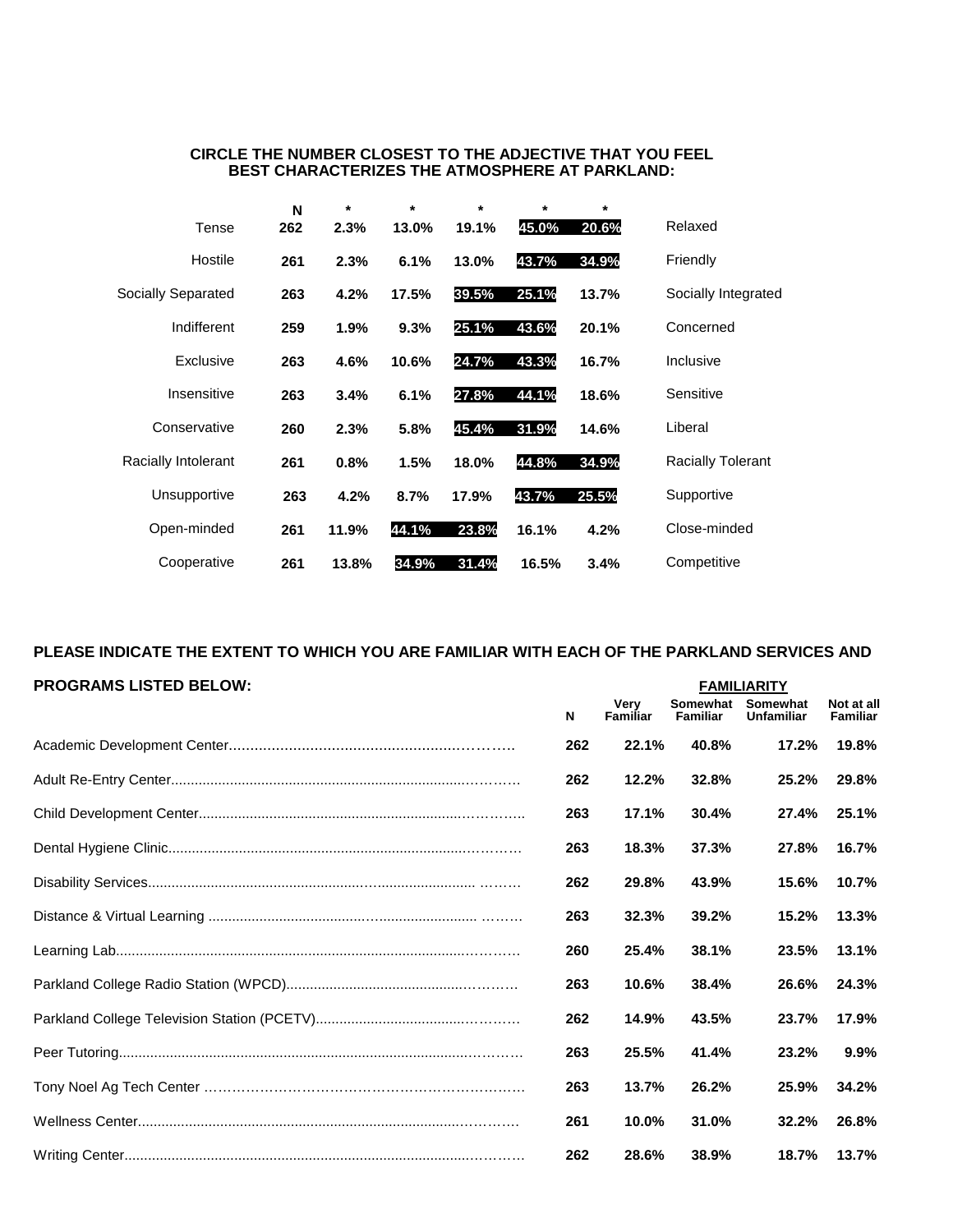# **PLEASE RATE HOW IMPORTANT THE FOLLOWING CAMPUS UNITS ARE TO YOU AND TO DOING YOUR JOB** *AND* **HOW SATISFIED YOU ARE WITH THEM:**

|                                                |                                             | <b>IMPORTANCE</b> |     |     |                         | <b>SATISFACTION</b>                           |                                                                           |
|------------------------------------------------|---------------------------------------------|-------------------|-----|-----|-------------------------|-----------------------------------------------|---------------------------------------------------------------------------|
|                                                | Very<br>Important<br>Or Important Important | <b>Not</b>        | N   | N   | No<br><b>Experience</b> | <b>Very</b><br>Satisfied/<br><b>Satisfied</b> | For those with Experience<br>Dissatisfied/<br>Very<br><b>Dissatisfied</b> |
|                                                | 89.8%                                       | 10.2%             | 266 | 265 | 9.4%                    | 91.7%                                         | 8.3%                                                                      |
|                                                | 64.6%                                       | 35.4%             | 263 | 256 | 44.5%                   | 92.3%                                         | 7.7%                                                                      |
|                                                | 78.3%                                       | 21.7%             | 263 | 261 | 22.2%                   | 84.7%                                         | 15.3%                                                                     |
|                                                | 82.2%                                       | 17.8%             | 264 | 263 | 10.3%                   | 94.5%                                         | 5.5%                                                                      |
| Business Development Center                    | 42.4%                                       | 57.6%             | 262 | 255 | 49.0%                   | 89.2%                                         | 10.8%                                                                     |
|                                                | 81.0%                                       | 19.0%             | 263 | 262 | 23.3%                   | 96.0%                                         | 4.0%                                                                      |
|                                                | 92.5%                                       | 7.5%              | 265 | 265 | 5.3%                    | 96.4%                                         | 3.6%                                                                      |
|                                                | 97.0%                                       | 3.0%              | 264 | 264 | 3.8%                    | 87.8%                                         | 12.2%                                                                     |
|                                                | 67.2%                                       | 32.8%             | 259 | 256 | 33.2%                   | 96.5%                                         | 3.5%                                                                      |
| Center for Excellence in Teaching and Learning | 83.3%                                       | 16.7%             | 264 | 263 | 13.7%                   | 96.0%                                         | 4.0%                                                                      |
|                                                | 65.9%                                       | 34.1%             | 258 | 257 | 45.9%                   | 93.5%                                         | 6.5%                                                                      |
|                                                | 80.9%                                       | 19.1%             | 262 | 261 | 19.5%                   | 81.9%                                         | 18.1%                                                                     |
|                                                | 78.5%                                       | 21.5%             | 260 | 261 | 26.4%                   | 95.3%                                         | 4.7%                                                                      |
|                                                | 91.3%                                       | 8.7%              | 265 | 264 | 4.2%                    | 90.5%                                         | 9.5%                                                                      |
| Institutional Research and Evaluation          | 68.6%                                       | 31.4%             | 258 | 260 | 32.7%                   | 86.9%                                         | 13.1%                                                                     |
|                                                | 84.3%                                       | 15.7%             | 267 | 266 | 12.4%                   | 98.7%                                         | 1.3%                                                                      |
|                                                | 75.9%                                       | 24.1%             | 261 | 259 | 27.0%                   | 88.4%                                         | 11.6%                                                                     |
|                                                | 67.3%                                       | 32.7%             | 260 | 260 | 35.4%                   | 85.7%                                         | 14.3%                                                                     |
|                                                | 95.5%                                       | 4.5%              | 266 | 266 | 2.3%                    | 98.5%                                         | 1.5%                                                                      |
|                                                | 91.7%                                       | 8.3%              | 266 | 266 | 9.0%                    | 95.9%                                         | 4.1%                                                                      |
|                                                | 73.6%                                       | 26.4%             | 261 | 262 | 25.6%                   | 93.8%                                         | 6.2%                                                                      |

#### **PLEASE RATE HOW IMPORTANT THE FOLLOWING CAMPUS PROCESSES AND COMMITTEES ARE TO YOU AND TO DOING YOUR JOB** *AND* **HOW SATISFIED YOU ARE WITH THEM:**  $\mathbf{r}$

|                                   | <b>IMPORTANCE</b> |     | <b>SATISFACTION</b> |                                     |                                        |                                                                           |  |  |
|-----------------------------------|-------------------|-----|---------------------|-------------------------------------|----------------------------------------|---------------------------------------------------------------------------|--|--|
| Very<br>Important<br>Or Important | Not<br>Important  | -N  | N                   | N <sub>0</sub><br><b>Experience</b> | Very<br>Satisfied/<br><b>Satisfied</b> | For those with Experience<br>Dissatisfied/<br>Very<br><b>Dissatisfied</b> |  |  |
| 74.7%                             | 25.3%             | 253 | 257                 | 31.1%                               | 83.6%                                  | 16.4%                                                                     |  |  |
| 80.2%                             | 19.8%             | 253 | 254                 | 29.9%                               | 89.3%                                  | 10.7%                                                                     |  |  |
| 75.6%                             | 24.4%             | 250 | 257                 | 34.6%                               | 92.9%                                  | 7.1%                                                                      |  |  |
| 66.5%                             | 33.5%             | 245 | 251                 | 49.0%                               | 93.0%                                  | $7.0\%$                                                                   |  |  |
| 76.1%                             | 23.9%             | 247 | 252                 | 34.5%                               | 84.8%                                  | 15.2%                                                                     |  |  |
| 72.2%                             | 27.8%             | 248 | 252                 | 40.1%                               | 90.1%                                  | $9.9\%$                                                                   |  |  |
| 81.2%                             | 18.8%             | 250 | 253                 | 30.8%                               | 81.7%                                  | 18.3%                                                                     |  |  |
| 70.6%                             | 29.4%             | 248 | 253                 | 32.4%                               | 89.5%                                  | 10.5%                                                                     |  |  |
| 76.4%                             | 23.6%             | 246 | 251                 | 35.1%                               | 85.9%                                  | 14.1%                                                                     |  |  |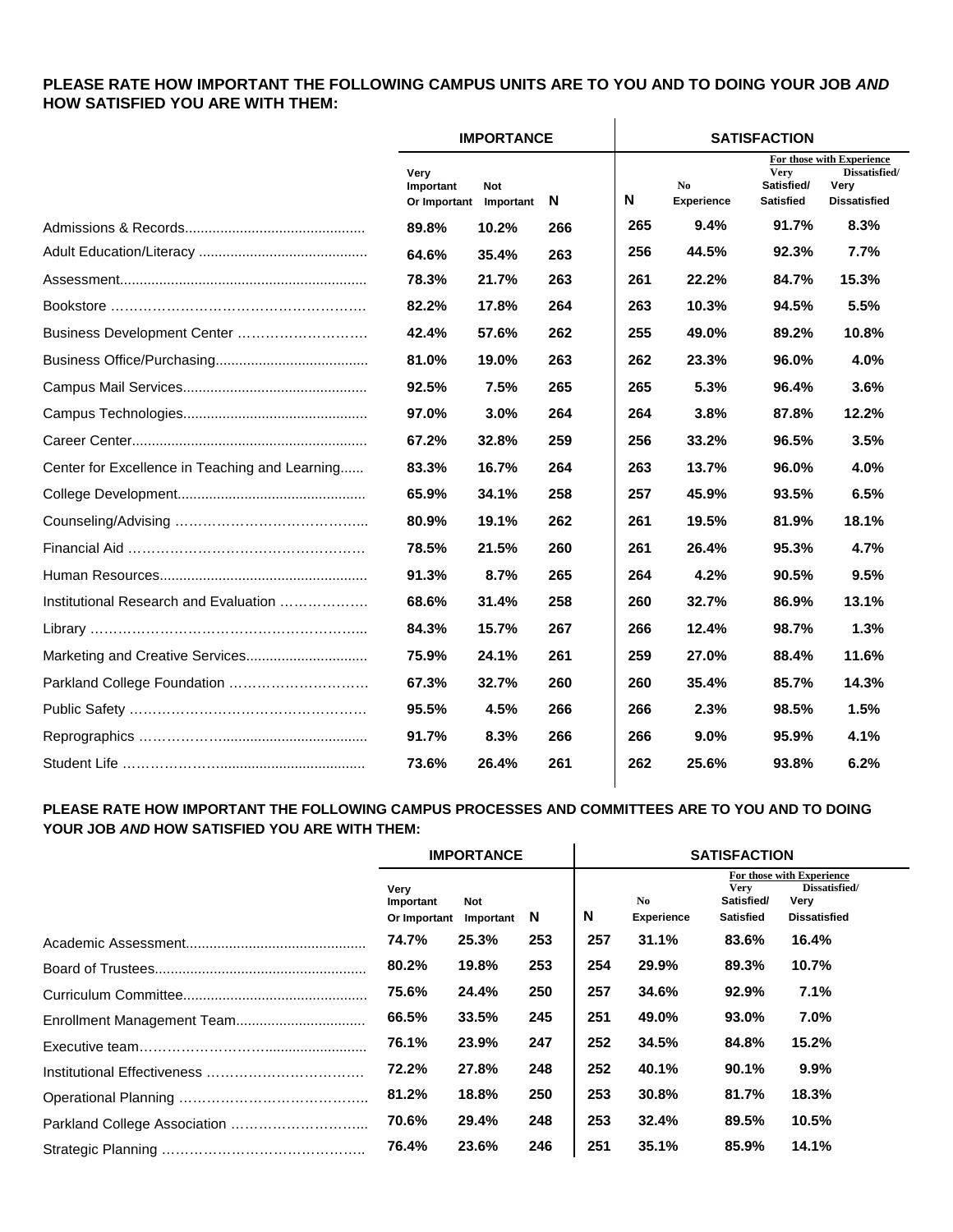#### **PLEASE RATE HOW IMPORTANT THE FOLLOWING JOB SATISFACTION CONTRIBUTORS ARE TO YOU AND DOING YOUR JOB** *AND* **HOW SATISFIED YOU ARE WITH THEM:**  $\mathbf{I}$

|                                            |                                   | <b>IMPORTANCE</b>       |     |     | <b>SATISFACTION</b><br>For those with Experience<br><b>Very</b><br>Dissatisfied/<br>No<br>Very<br>Satisfied/<br>Experience<br><b>Satisfied</b><br><b>Dissatisfied</b><br>10.9%<br>95.4%<br>4.6%<br>5.9%<br>85.8%<br>14.2%<br>0.8%<br>81.7%<br>18.3%<br>12.1%<br>10.3%<br>89.7%<br>67.2%<br>17.6%<br>82.4%<br>30.4%<br>31.7%<br>68.3%<br>13.1%<br>19.5%<br>80.5%<br>6.8%<br>20.0%<br>80.0%<br>5.6%<br>86.9%<br>13.1% |  |  |  |
|--------------------------------------------|-----------------------------------|-------------------------|-----|-----|---------------------------------------------------------------------------------------------------------------------------------------------------------------------------------------------------------------------------------------------------------------------------------------------------------------------------------------------------------------------------------------------------------------------|--|--|--|
|                                            | Very<br>Important<br>Or Important | <b>Not</b><br>Important | -N  | N   |                                                                                                                                                                                                                                                                                                                                                                                                                     |  |  |  |
|                                            | 88.8%                             | 11.2%                   | 267 | 266 |                                                                                                                                                                                                                                                                                                                                                                                                                     |  |  |  |
|                                            | 96.3%                             | 3.7%                    | 267 | 269 |                                                                                                                                                                                                                                                                                                                                                                                                                     |  |  |  |
|                                            | 98.9%                             | 1.1%                    | 267 | 264 |                                                                                                                                                                                                                                                                                                                                                                                                                     |  |  |  |
| Union Representation/Collective Bargaining | 87.3%                             | 12.7%                   | 267 | 265 |                                                                                                                                                                                                                                                                                                                                                                                                                     |  |  |  |
|                                            | 42.9%                             | 57.1%                   | 261 | 259 |                                                                                                                                                                                                                                                                                                                                                                                                                     |  |  |  |
|                                            | 69.5%                             | 30.5%                   | 266 | 263 |                                                                                                                                                                                                                                                                                                                                                                                                                     |  |  |  |
|                                            | 94.7%                             | 5.3%                    | 262 | 260 |                                                                                                                                                                                                                                                                                                                                                                                                                     |  |  |  |
|                                            | 95.1%                             | 4.9%                    | 265 | 263 |                                                                                                                                                                                                                                                                                                                                                                                                                     |  |  |  |
| Growth through Training and Development    | 95.1%                             | 4.9%                    | 266 | 266 |                                                                                                                                                                                                                                                                                                                                                                                                                     |  |  |  |

**INDICATE HOW IMPORTANT THE FOLLOWING STATEMENTS ARE TO YOU** *AND* **THE EXTENT TO WHICH YOU AGREE OR DISAGREE:**  $\mathbf{I}$ 

|                                                               | <b>IMPORTANCE</b>                 |                  |     |     |                   | <b>EXTENT OF AGREEMENT</b>           |                                                                                       |
|---------------------------------------------------------------|-----------------------------------|------------------|-----|-----|-------------------|--------------------------------------|---------------------------------------------------------------------------------------|
|                                                               | Very<br>Important<br>Or Important | Not<br>Important | N   | N   | No.<br>Experience | <b>Strongly</b><br>Agree Or<br>Agree | For those with Experience<br><b>Disagree</b><br><b>Or Strongly</b><br><b>Disagree</b> |
| My supervisor meets with me as appropriate to discuss my      | 94.8%                             | 5.2%             | 268 | 264 | 2.7%              | 82.5%                                | 17.5%                                                                                 |
| I feel that I have received adequate guidance/ mentoring from | 94.7%                             | 5.3%             | 266 | 265 | 3.4%              | 83.2%                                | 16.8%                                                                                 |
| Faculty or staff who are openly critical of Parkland have     | 92.4%                             | 7.6%             | 263 | 263 | 20.9%             | 48.6%                                | 51.4%                                                                                 |
| Expectations concerning promotions and career advancement     | 95.0%                             | 5.0%             | 261 | 263 | 11.4%             | 63.5%                                | 36.5%                                                                                 |
| Career advancement and salary decisions are made fairly       | 99.2%                             | 0.8%             | 266 | 265 | 14.7%             | 57.1%                                | 42.9%                                                                                 |
| Search committees have made a serious effort to hire          | 83.8%                             | 16.2%            | 266 | 265 | 20.0%             | 85.8%                                | 14.2%                                                                                 |
| There is a desire among my colleagues to enhance diversity    | 81.1%                             | 18.9%            | 264 | 264 | 16.7%             | 82.3%                                | 17.7%                                                                                 |
| There is a desire for team work and for balancing personal    | 97.4%                             | 2.6%             | 267 | 267 | 4.1%              | 79.3%                                | 20.7%                                                                                 |
|                                                               | 99.6%                             | 0.4%             | 268 | 269 | 0.0%              | 94.4%                                | 5.6%                                                                                  |
|                                                               | 100.0%                            | $0.0\%$          | 268 | 268 | 0.7%              | 86.5%                                | 13.5%                                                                                 |
|                                                               | 100.0%                            | 0.0%             | 267 | 267 | 0.4%              | 93.2%                                | 6.8%                                                                                  |
|                                                               | 99.6%                             | 0.4%             | 268 | 268 | 0.0%              | 79.5%                                | 20.5%                                                                                 |
|                                                               | 79.1%                             | 20.9%            | 249 | 262 | 5.3%              | 28.2%                                | 71.8%                                                                                 |
|                                                               | 99.6%                             | 0.4%             | 264 | 261 | 8.8%              | 56.3%                                | 43.7%                                                                                 |
|                                                               | 98.5%                             | 1.5%             | 259 | 262 | 8.4%              | 51.7%                                | 48.3%                                                                                 |
| If I had to do it over again, I would take a job at           |                                   |                  |     | 263 | 0.4%              | 95.4%                                | 4.6%                                                                                  |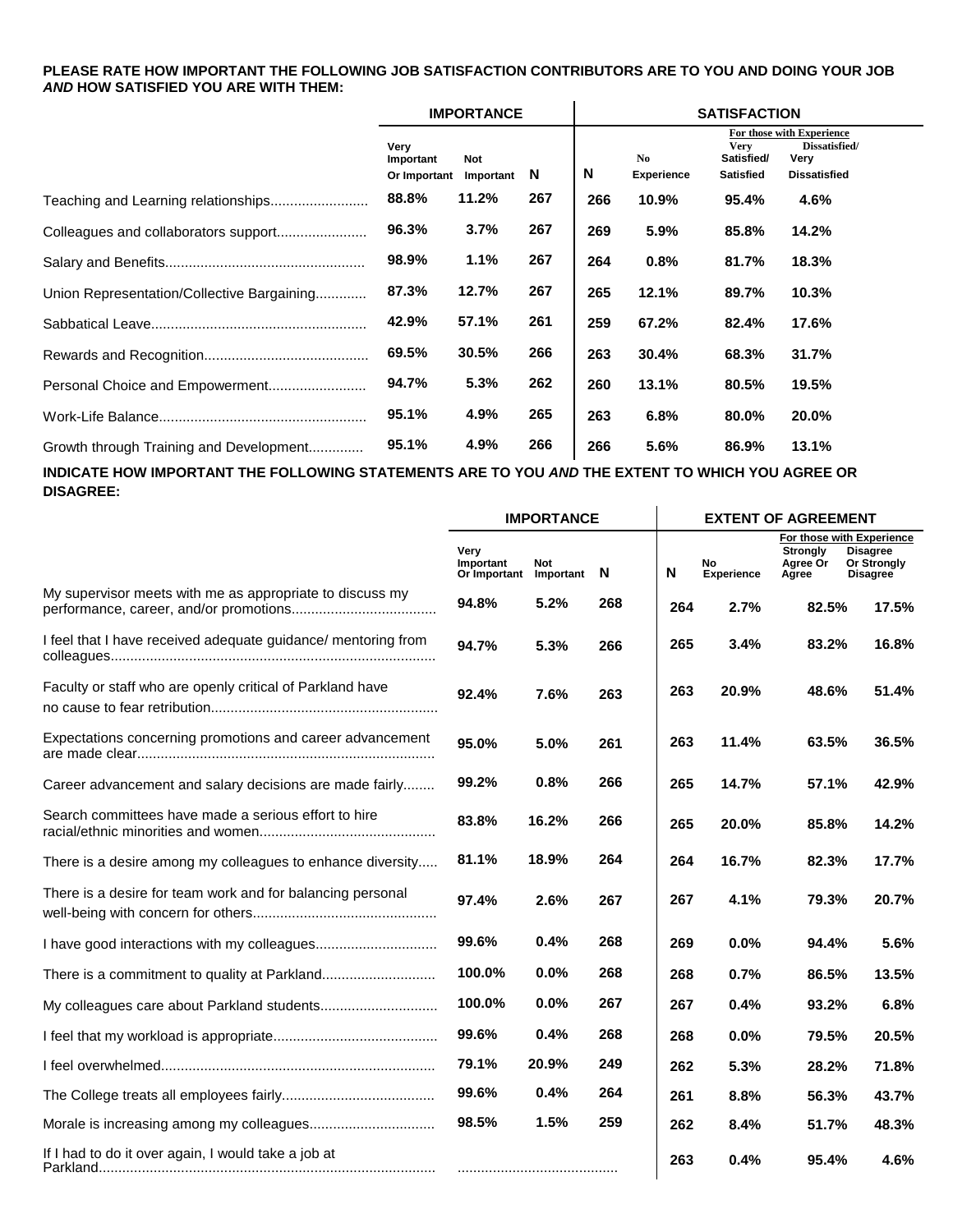## **INDICATE HOW IMPORTANT THE FOLLOWING STATEMENTS ARE TO YOU** *AND* **THE EXTENT TO WHICH YOU AGREE OR DISAGREE:**

|                                                                                                                 |                                   | <b>IMPORTANCE</b> |     |     |                         | <b>EXTENT OF AGREEMENT</b>           |                                                                                       |
|-----------------------------------------------------------------------------------------------------------------|-----------------------------------|-------------------|-----|-----|-------------------------|--------------------------------------|---------------------------------------------------------------------------------------|
|                                                                                                                 | Very<br>Important<br>Or Important | Not<br>Important  | N   | N   | No<br><b>Experience</b> | <b>Strongly</b><br>Agree Or<br>Agree | For those with Experience<br><b>Disagree</b><br><b>Or Strongly</b><br><b>Disagree</b> |
| There is a common institutional direction and focus                                                             | 96.9%                             | 3.1%              | 262 | 258 | 9.3%                    | 77.4%                                | 22.6%                                                                                 |
| I have a clear understanding of Parkland=s planning process                                                     | 90.1%                             | 9.9%              | 262 | 260 | 16.2%                   | 56.4%                                | 43.6%                                                                                 |
| Units are working toward common institutional goals                                                             | 95.8%                             | 4.2%              | 260 | 257 | 15.2%                   | 72.0%                                | 28.0%                                                                                 |
| Data and information are used effectively to identify and solve                                                 | 97.3%                             | 2.7%              | 256 | 256 | 25.0%                   | 67.7%                                | 32.3%                                                                                 |
|                                                                                                                 | 98.4%                             | 1.6%              | 257 | 255 | 20.8%                   | 86.1%                                | 13.9%                                                                                 |
| The focused Futures Conferences were effective ways to<br>identify new and emerging trends of which the College | 82.0%                             | 18.0%             | 239 | 255 | 46.3%                   | 86.1%                                | 13.9%                                                                                 |
| My unit is using feedback from these focused Future<br>Conferences to develop more effective operational        | 72.3%                             | 27.7%             | 231 | 251 | 55.0%                   | 60.2%                                | 39.8%                                                                                 |
| The planning process includes representatives from the                                                          | 90.8%                             | 9.2%              | 249 | 255 | 38.8%                   | 90.4%                                | 9.6%                                                                                  |
| The planning process has made a difference in how my unit                                                       | 86.0%                             | 14.0%             | 235 | 253 | 39.5%                   | 70.6%                                | 29.4%                                                                                 |
| The operational plan ranking process is a fair method for                                                       | 94.6%                             | 5.4%              | 239 | 254 | 32.3%                   | 73.3%                                | 26.7%                                                                                 |
|                                                                                                                 | 77.7%                             | 22.3%             | 238 | 252 | 33.3%                   | 63.1%                                | 36.9%                                                                                 |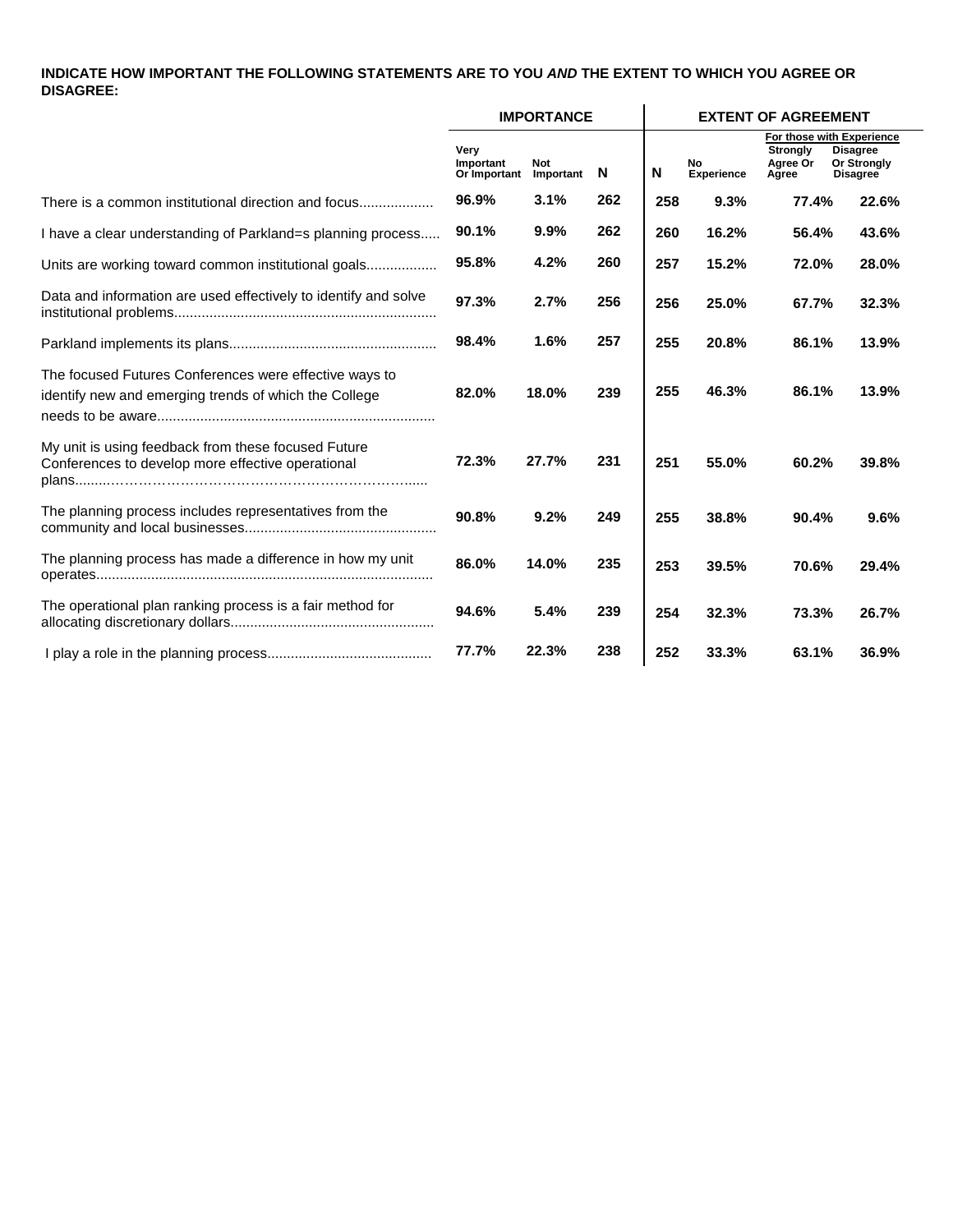### WHAT IS THE FIRST THING THAT COMES TO YOUR MIND WHEN YOU THINK OF PARKLAND?

|                                             | SPRING 2005 FACULTY/STAFF/ADMINISTRATION CLIMATE THINK SUMMARY                |                      |                                      |                 |                |                      |              |       |                          |                         |                                  |              |
|---------------------------------------------|-------------------------------------------------------------------------------|----------------------|--------------------------------------|-----------------|----------------|----------------------|--------------|-------|--------------------------|-------------------------|----------------------------------|--------------|
|                                             |                                                                               |                      | 271 Surveys completed                |                 |                |                      |              |       |                          |                         |                                  |              |
|                                             |                                                                               |                      | 184 Employees wrote comments (67.9%) |                 |                |                      |              |       |                          |                         |                                  |              |
|                                             | "What is the first thing that comes to your mind whey you think of Parkland?" |                      |                                      |                 |                |                      |              |       |                          |                         |                                  |              |
|                                             |                                                                               | <b>COMPLIMENTARY</b> |                                      |                 | <b>NEUTRAL</b> |                      |              |       | <b>NEEDS IMPROVEMENT</b> |                         | <b>TOTAL</b>                     |              |
|                                             |                                                                               |                      | Percent Percent of                   |                 |                | Percent Percent of   |              |       | Percent Percent of       |                         | Percent                          | Percent of   |
|                                             |                                                                               | of                   | staff                                |                 | of             | staff                |              | of    | staff                    |                         | of                               | staff        |
| <b>TOPIC</b>                                | Count                                                                         | Topic                | surveyed Count Topic                 |                 |                | surveyed Count Topic |              |       |                          |                         | surveyed Count Comments surveyed |              |
| Assessment                                  |                                                                               |                      |                                      |                 |                |                      |              |       |                          |                         |                                  |              |
| Colleagues                                  | 5                                                                             | 100.0%               | 1.8%                                 |                 |                |                      |              |       |                          | 5                       | 1.8%                             | 1.8%         |
| Commitment                                  |                                                                               |                      |                                      |                 |                |                      |              |       |                          |                         |                                  |              |
| Community/Family/Friendliness               | 11                                                                            | 45.8%                | 4.1%                                 | 10              | 41.7%          | 3.7%                 | 3            | 12.5% | 1.1%                     | 24                      | 8.9%                             | 8.9%         |
| <b>Diversity</b>                            | $\overline{2}$                                                                | 18.2%                | 0.7%                                 | $6\overline{6}$ | 54.5%          | 2.2%                 | 3            | 27.3% | 1.1%                     | 11                      | 4.1%                             | 4.1%         |
| Dr. Harris                                  |                                                                               |                      |                                      | $\mathbf{1}$    | 50.0%          | 0.4%                 | $\mathbf{1}$ | 50.0% | 0.4%                     | $\overline{2}$          | 0.7%                             | 0.7%         |
| Education                                   | 43                                                                            | 72.9%                | 15.9%                                | 10              | 16.9%          | 3.7%                 | 6            | 10.2% | 2.2%                     | 59                      | 21.8%                            | 21.8%        |
| Accesibility                                | $\overline{4}$                                                                | 44.4%                | 1.5%                                 | 5               | 55.6%          | 1.8%                 |              |       |                          | 9                       | 3.3%                             | 3.3%         |
| <b>Adult Education</b>                      | $\mathbf{1}$                                                                  | 100.0%               | 0.4%                                 |                 |                |                      |              |       |                          | 1                       | 0.4%                             | 0.4%         |
| Affordability                               | 8                                                                             | 100.0%               | 3.0%                                 |                 |                |                      |              |       |                          | 8                       | 3.0%                             | 3.0%         |
| Career                                      |                                                                               |                      |                                      |                 |                |                      |              |       |                          |                         |                                  |              |
| Flexibility                                 | $\mathbf{1}$                                                                  | 33.3%                | 0.4%                                 | $\overline{2}$  | 66.7%          | 0.7%                 |              |       |                          | 3                       | 1.1%                             | 1.1%         |
| General                                     | 3                                                                             | 30.0%                | 1.1%                                 | $\overline{2}$  | 20.0%          | 0.7%                 | 5            | 50.0% | 1.8%                     | 10                      | 3.7%                             | 3.7%         |
| Quality                                     | 23                                                                            | 92.0%                | 8.5%                                 | $\mathbf{1}$    | 4.0%           | 0.4%                 | $\mathbf{1}$ | 4.0%  | 0.4%                     | 25                      | 9.2%                             | 9.2%         |
| Transfer                                    | 3                                                                             | 100.0%               | 1.1%                                 |                 |                |                      |              |       |                          | 3                       | 1.1%                             | 1.1%         |
| Environment-General                         | 22                                                                            | 95.7%                | 8.1%                                 | $\mathbf{1}$    | 4.3%           | 0.4%                 |              |       |                          | 23                      | 8.5%                             | 8.5%         |
| Environment-Physical                        | $\mathbf{1}$                                                                  | 25.0%                | 0.4%                                 | 2               | 50.0%          | 0.7%                 | $\mathbf{1}$ | 25.0% | 0.4%                     | $\overline{4}$          | 1.5%                             | 1.5%         |
| Faculty                                     | $\overline{5}$                                                                | 83.3%                | 1.8%                                 |                 |                |                      | $\mathbf{1}$ | 16.7% | 0.4%                     | $6\overline{6}$         | 2.2%                             | 2.2%         |
| Opportunity/Equal Opportunity               |                                                                               |                      |                                      | 5               | 83.3%          | 1.8%                 | $\mathbf{1}$ | 16.7% | 0.4%                     | 6                       | 2.2%                             | 2.2%         |
| Others (Other comments)                     | 5                                                                             | 62.5%                | 1.8%                                 | $\overline{3}$  | 37.5%          | 1.1%                 |              |       |                          | 8                       | 3.0%                             | 3.0%         |
| Parkland Administration                     | $\mathbf{1}$                                                                  | 25.0%                | 0.4%                                 |                 |                |                      | 3            | 75.0% | 1.2%                     | $\overline{\mathbf{4}}$ | 1.5%                             | 1.5%         |
| Place to Work                               | 22                                                                            | 84.6%                | 8.1%                                 | $\mathbf{1}$    | 3.8%           | 0.4%                 | 3            | 11.5% | 1.2%                     | 26                      | 9.6%                             | 9.6%         |
| Reputation/Place in Community<br>Retirement | 20                                                                            | 76.9%                | 7.4%                                 | $\overline{2}$  | 7.7%           | 0.7%                 | 4            | 15.4% | 1.5%                     | 26                      | 9.6%                             | 9.6%         |
|                                             |                                                                               |                      |                                      |                 |                |                      |              |       |                          |                         |                                  |              |
| Salary/Benefits<br><b>Staff</b>             | $\overline{2}$<br>$\overline{2}$                                              | 33.3%<br>100.0%      | 0.7%<br>0.7%                         | 3               | 50.0%          | 1.1%                 | $\mathbf{1}$ | 16.7% | 0.4%                     | 6<br>$\overline{2}$     | 2.2%<br>0.7%                     | 2.2%<br>0.7% |
| <b>Students</b>                             |                                                                               | 79.6%                | 15.9%                                | $\overline{11}$ | 20.4%          | 4.1%                 |              |       |                          | 54                      | 19.9%                            | 19.9%        |
| Concern for                                 | 43<br>22                                                                      | 100.0%               | 8.1%                                 |                 |                |                      |              |       |                          | 22                      | 8.1%                             | 8.1%         |
| General                                     | 5                                                                             | 33.3%                | 1.8%                                 | 10              | 66.7%          | 3.7%                 |              |       |                          | 15                      | 5.5%                             | 5.5%         |
| Self-Improvement                            | $\overline{4}$                                                                | 100.0%               | 1.5%                                 |                 |                |                      |              |       |                          | 4                       | 1.5%                             | 1.5%         |
| Underprepared                               | $\overline{4}$                                                                | 80.0%                | 1.5%                                 | $\mathbf{1}$    | 20.0%          | 0.4%                 |              |       |                          | 5                       | 1.8%                             | 1.8%         |
| Teaching                                    | 8                                                                             | 88.9%                | 3.0%                                 | $\mathbf{1}$    | 11.1%          | 0.4%                 |              |       |                          | 9                       | 3.3%                             | 3.3%         |
| Technology                                  |                                                                               |                      |                                      |                 |                |                      |              |       |                          |                         |                                  |              |
| Theatre                                     |                                                                               |                      |                                      |                 |                |                      |              |       |                          |                         |                                  |              |
| Workload                                    |                                                                               |                      |                                      | $\mathbf{1}$    | 25.0%          | 0.4%                 | 3            | 75.0% | 1.1%                     | 4                       | 1.5%                             | 1.5%         |
| <b>TOTAL</b>                                | 184                                                                           | 67.9%                | 67.9%                                | 57              | 21.0%          | 21.0%                | 30           | 11.1% | 11.1%                    | 271                     | 100.0%                           | 100.0%       |
|                                             |                                                                               |                      |                                      |                 |                |                      |              |       |                          |                         |                                  |              |